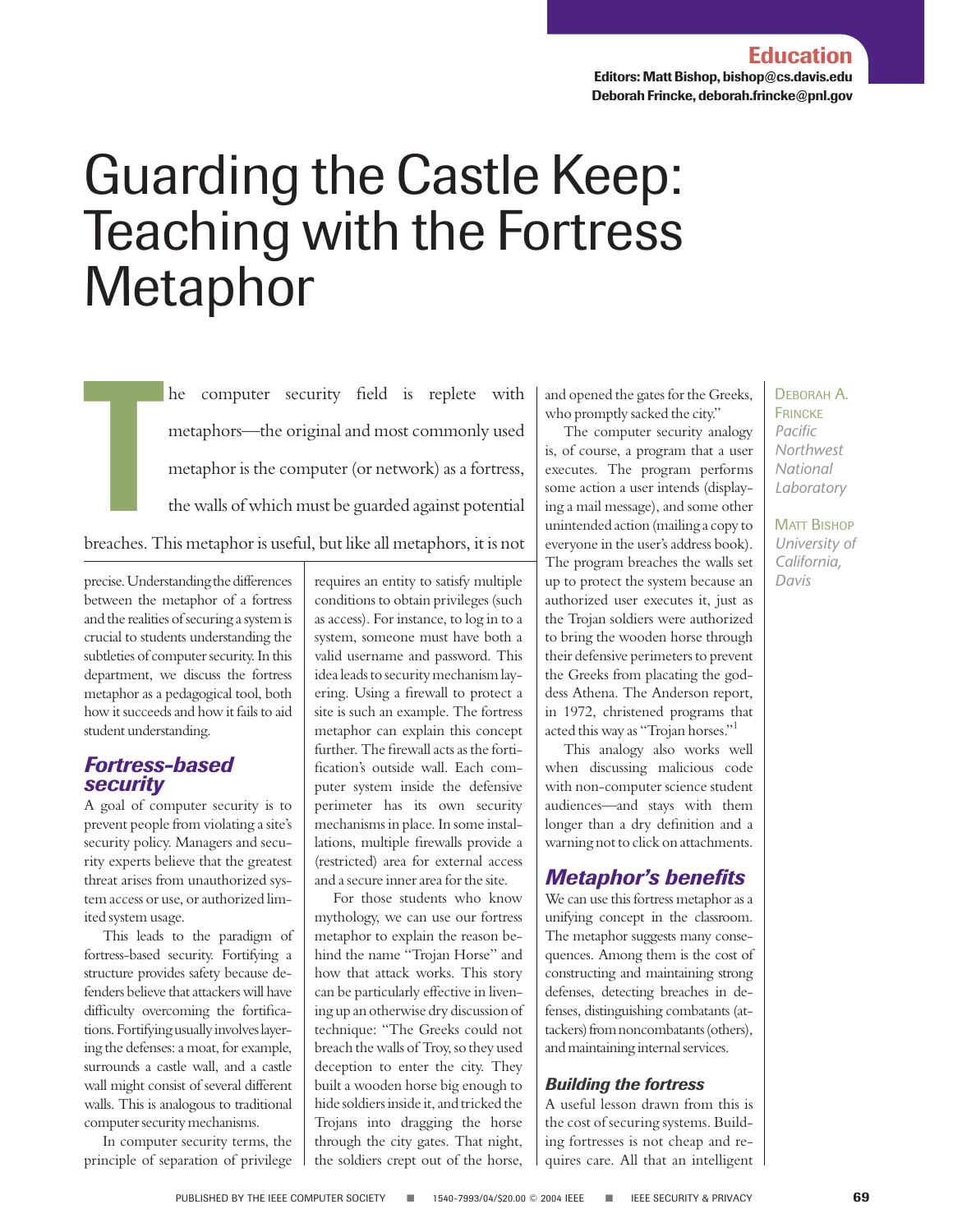

adversary needs to breach a defense is one error or undiscovered weakness. Requiring the enemy to overcome multiple defenses lessens the risk, but the risk does not vanish. The extra layers of defense add to the cost of the security. Students with technological backgrounds sometimes tend to brush aside cost and convenience issues as unimportant, or assume that constant vigilance is easy. This is a harder opinion to hold when confronted with a metaphor in the physical world. Building a fortress requires learning what the threats are. A fortress that defends against stones and arrows might not protect against cannons or bombs. In some environments, the former are the primary threats and the fortress walls need not be extraordinarily thick. But if the latter are the primary threats, then the fortress' interior must not be open to the air (lest bombs fall into it) and the walls

must be strong enough to withstand a fusillade of cannon shot. Attackers' strength and weaponry drive the specifications for protecting the people and resources within the fortress, much as attackers' skills and goals drive the specifications to protect a computer system.

Furthermore, defenders' resources affect what defenses they can construct because they must pay for them, with money, labor, or some other resource. Their ability to obtain nonfinancial resources is also an issue. For example, if the walls must be constructed of stone, and the defenders do not have an available supply, they must locate and obtain the stone. This introduces a risk: will the stone be high quality? Will it withstand a cannonball's impact, or will it crumble? Can the firewall withstand a determined attack, or will it crumble and allow illicit connections and packets through?

## *Defending the barrier*

Once defensive barriers are in place, how will defenders maintain them? The walls must be strengthened as attackers learn to scale them; other defenses must hinder them as they reach the top. Similarly, we must continuously assess the perimeter, ensuring that the defenses will block the expected, and unexpected, attack; likewise, we should modify firewalls' parameters as attacks become more sophisticated.

But you can go too far—you can build a seemingly impregnable fortress, and yet be easily overcome if you do not plan for how to provide food, water, and other supplies to both inhabitants and defenders. Early warriors learned this lesson well. Tales of fortress inhabitants being starved into submission are legion, as are tales of fortresses that were planned around wells that could provide the needed water for defenders and inhabitants. Likewise, if a protected site requires email and Web access, blocking all incoming traffic defeats the protection's purpose, causing a denial-of-service attack. At some point, site defenders must allow email to enter the defensive perimeter—which would breach the defense. But if the defenders could monitor the incoming email and block any potentially dangerous letters, then email entry would pose an acceptable risk. Even with fortresses under siege, defenders would try to find ways for people to smuggle food through the siege lines. The trick was to ensure that the food was not poisoned. The fortress metaphor lets us paint a vivid picture that effectively brings home the need to appropriately balance costs and benefits, and to think through the problem of what is being defended and why.

## *Who's a danger?*

The greatest threat to a fortress can be the people inside because defenses are designed to keep people out. A fortress cannot be isolated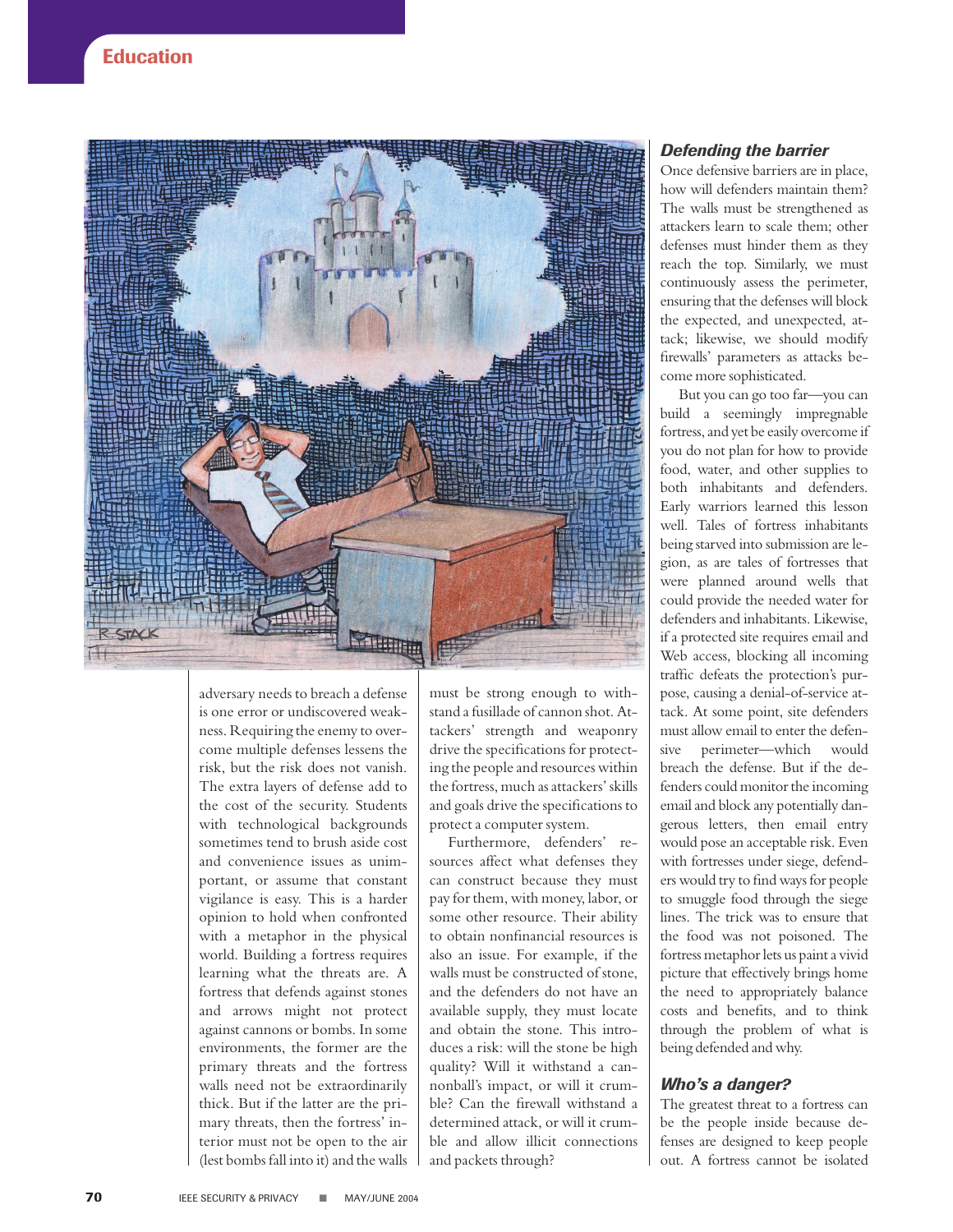from the outside, however. One purpose of medieval fortresses, for example, was to provide a safe place for those who lived outside the fortress. If these people are noncombatants, the fortress is not in danger. But if any are attackers, then they have penetrated the fortress' defenses and it is thus weakened. Furthermore, if the defenders cannot distinguish noncombatants from attackers, they have two choices. First, they can establish the credentials of all who seek entry into the fortress, turning away those who aren't suitable. The problem here is that the defenders might make mistakes. Falsely identifying someone as an attacker might breed ill will among the population, and could hinder those who wish to help the defenders (or, worse, turn them into new adversaries). Moreover, falsely identifying someone as a noncombatant allows an enemy into the fortress. A second approach is to allow everyone to enter the fortress, which again raises the possibility of letting in an enemy.

Computer security mechanisms have similar problems. The fortress approach handles external attackers: it does not inhibit internal attackers from damaging systems within the secured perimeter. Nor does it prevent internal users from giving access, or making resources available, to external attackers. The Trojan Horse is a classic compromise.

## *Containment methods*

Finally, the fortress should provide a containment method in case the defenses are overcome. If attackers breach one wall, defenders should be able to detect this and respond accordingly. Furthermore, other defensive components should continue to function correctly, letting defenders concentrate their counterattacks on the breached portion without scattering forces to meet the enemy at many breaches.

The computer security analogy provides heterogeneity in defensive mechanisms. If one mechanism is overcome, attackers should not be able to use the same methods to overcome other mechanisms. Defenses can be crafted to detect a breach and respond appropriately.

Comparing computer security to defending a fortress illuminates many similarities between the two. Pedagogically, it demonstrates to students that many classical, traditional ideas of security carry over from the physical world to the computer world. But the analogy is not perfect, and teaching the differences encourages students to think critically. Failing to teach the differences can lead students to make unwarranted assumptions, or to develop blind spots that might later lead to serious consequences.

## *Fortress metaphor's drawbacks*

Metaphors, by nature, represent reality imperfectly. They emphasize only the reality that is relevant to the analysis, which is true for our fortress and secure site metaphor. The differences are critical to understanding the analogy's limits.

The primary difference between securing sites and building fortresses is the fortress' fixed defensive policy, which is designed to prevent external attackers from entering the stronghold. Multiple-entry barriers are intended to be insurmountable. But computer security policies are considerably more complex. Only the simplest policies consist solely of preventing intrusions by external attackers. Most policies involve protection against authorized users, which corresponds to the legitimate fortress inhabitants. These users have limited, or full, access to the defensive site's interior, and because they are already behind the fortress walls, the defensive perimeter cannot protect the site from them. This is why some security experts consider firewalls to be so dangerous—they think security officers will be encouraged by their presence to focus on the perimeter and not the interior.

Given the widespread belief that the "insider problem" is far more serious than an external attack, firewalls' effectiveness is questionable.

A second, related, difference is the defenses themselves. They are built to withstand a concerted attack on the fortress. But they are not built to hold out indefinitely against other attacks, such as siege warfare, in which attackers keep the fortress defenders bottled up until their supplies run out (a distributed-denial-of-service attack). The DDoS attacks on Amazon.com and eBay bear witness to its effectiveness. Those sites were defended in ways that attackers simply did not care about because their goal was to interdict communications (network connections) and supplies (orders).

Perhaps the most important difference is the static nature of defense and the changing nature of the threat. A fortress cannot suddenly change its walls. The battle's nature might require soldiers in the fortress to charge against the attackers. But the walls keep the soldiers in the fortress, as well as keep attackers out, so the soldiers must exit through the castle gate. There, the attackers can battle the soldiers: the exit's narrowness lets the attackers focus their efforts on limiting the number of soldiers that can safely leave the keep. Computer security defenses must be flexible. They must allow defenders to change their defensive strategy to cope with changing attacks. This ability is critical to meet previously unknown types of attacks and to cope with changing user needs for a system behavior and what programs can be executed. The "build well and maintain indefinitely" nature of a fortress does not suffice.

## *Common theme*

From the naming of the Trojan Horse virus to the development of the firewall to the idea of securing the Internet, the impenetrable bastion of safety idea dominates computer security. The metaphor provides a paradigm for practicing